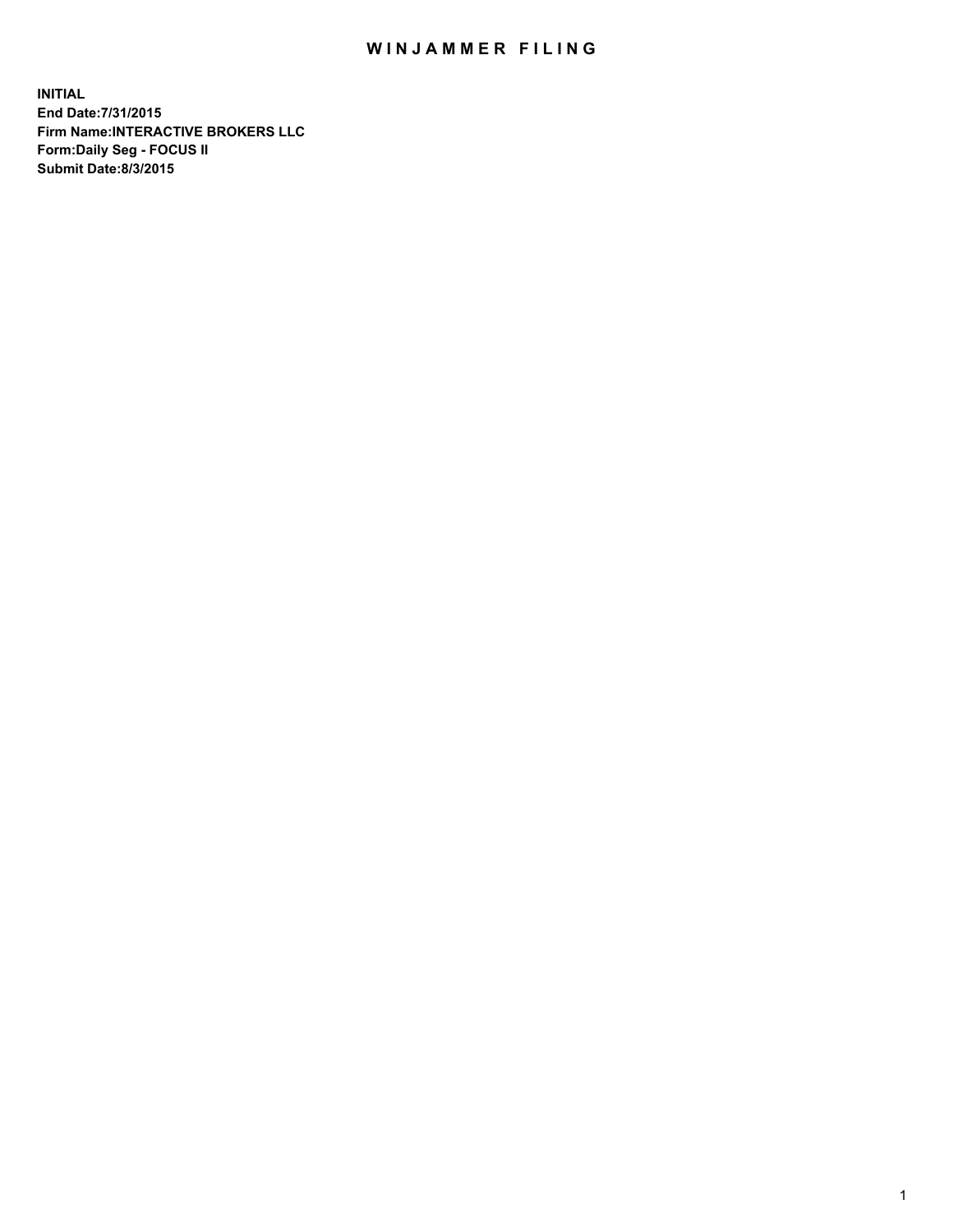## **INITIAL End Date:7/31/2015 Firm Name:INTERACTIVE BROKERS LLC Form:Daily Seg - FOCUS II Submit Date:8/3/2015 Daily Segregation - Cover Page**

| Name of Company<br><b>Contact Name</b><br><b>Contact Phone Number</b><br><b>Contact Email Address</b>                                                                                                                                                                                                                          | <b>INTERACTIVE BROKERS LLC</b><br><b>Michael Ellman</b><br>203-422-8926<br>mellman@interactivebrokers.co<br>$\mathbf{m}$ |
|--------------------------------------------------------------------------------------------------------------------------------------------------------------------------------------------------------------------------------------------------------------------------------------------------------------------------------|--------------------------------------------------------------------------------------------------------------------------|
| FCM's Customer Segregated Funds Residual Interest Target (choose one):<br>a. Minimum dollar amount: ; or<br>b. Minimum percentage of customer segregated funds required:% ; or<br>c. Dollar amount range between: and; or<br>d. Percentage range of customer segregated funds required between:% and%.                         | $\overline{\mathbf{0}}$<br>0<br>155,000,000 245,000,000<br>0 <sub>0</sub>                                                |
| FCM's Customer Secured Amount Funds Residual Interest Target (choose one):<br>a. Minimum dollar amount: ; or<br>b. Minimum percentage of customer secured funds required:%; or<br>c. Dollar amount range between: and; or<br>d. Percentage range of customer secured funds required between: % and %.                          | $\overline{\mathbf{0}}$<br>0<br>80,000,000 120,000,000<br>0 <sub>0</sub>                                                 |
| FCM's Cleared Swaps Customer Collateral Residual Interest Target (choose one):<br>a. Minimum dollar amount: ; or<br>b. Minimum percentage of cleared swaps customer collateral required:% ; or<br>c. Dollar amount range between: and; or<br>d. Percentage range of cleared swaps customer collateral required between:% and%. | $\overline{\mathbf{0}}$<br>$\overline{\mathbf{0}}$<br>0 <sub>0</sub><br>0 <sub>0</sub>                                   |

Attach supporting documents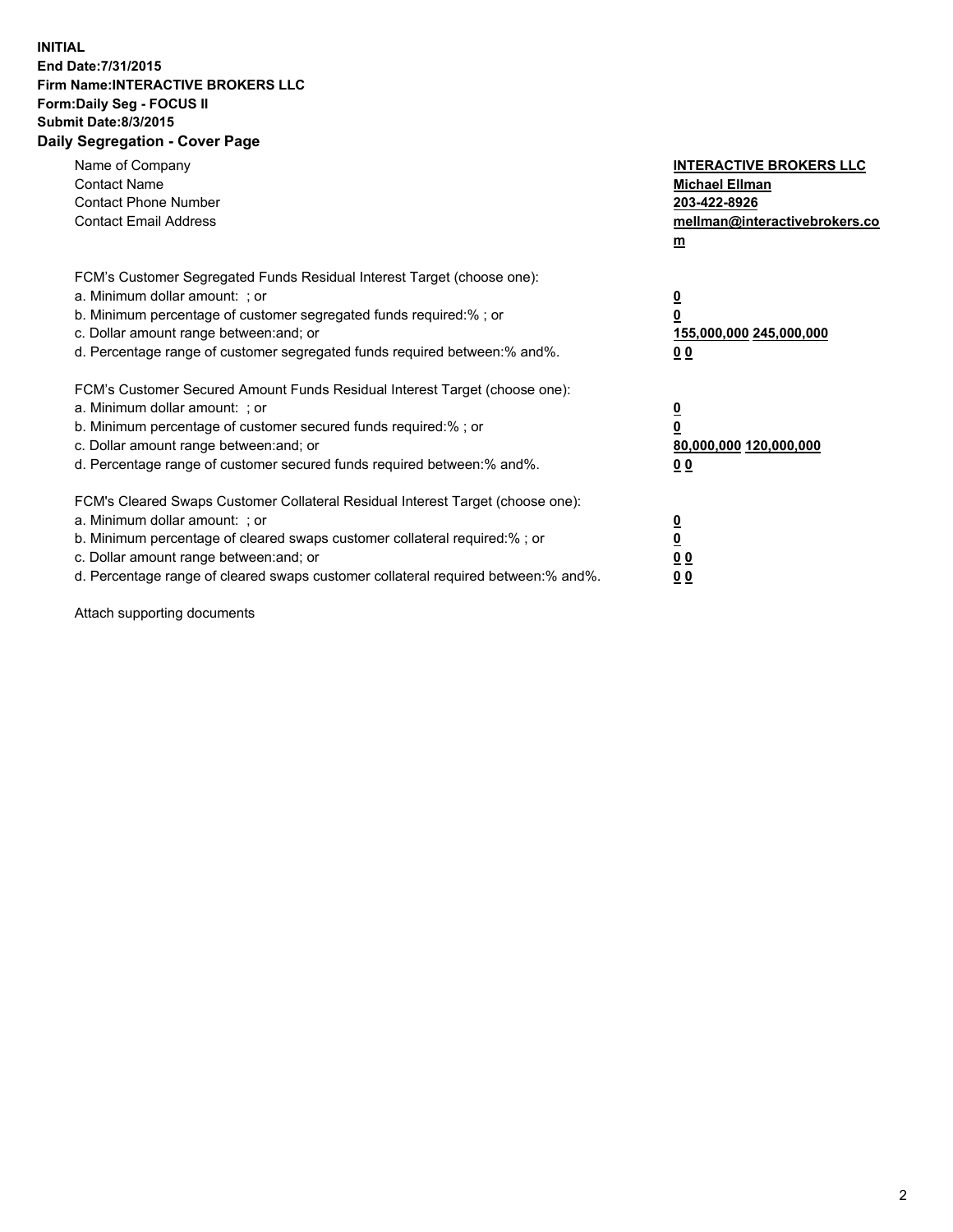## **INITIAL End Date:7/31/2015 Firm Name:INTERACTIVE BROKERS LLC Form:Daily Seg - FOCUS II Submit Date:8/3/2015 Daily Segregation - Secured Amounts**

|     | Foreign Futures and Foreign Options Secured Amounts                                         |                                   |
|-----|---------------------------------------------------------------------------------------------|-----------------------------------|
|     | Amount required to be set aside pursuant to law, rule or regulation of a foreign            | $0$ [7305]                        |
|     | government or a rule of a self-regulatory organization authorized thereunder                |                                   |
| 1.  | Net ledger balance - Foreign Futures and Foreign Option Trading - All Customers             |                                   |
|     | A. Cash                                                                                     | 391,734,012 [7315]                |
|     | B. Securities (at market)                                                                   | $0$ [7317]                        |
| 2.  | Net unrealized profit (loss) in open futures contracts traded on a foreign board of trade   | 3,661,648 [7325]                  |
| 3.  | Exchange traded options                                                                     |                                   |
|     | a. Market value of open option contracts purchased on a foreign board of trade              | 36,587 [7335]                     |
|     | b. Market value of open contracts granted (sold) on a foreign board of trade                | -63,843 [7337]                    |
| 4.  | Net equity (deficit) (add lines 1.2. and 3.)                                                | 395,368,404 [7345]                |
| 5.  | Account liquidating to a deficit and account with a debit balances - gross amount           | 302,941 [7351]                    |
|     | Less: amount offset by customer owned securities                                            |                                   |
| 6.  |                                                                                             | 0 [7352] 302,941 [7354]           |
|     | Amount required to be set aside as the secured amount - Net Liquidating Equity              | 395,671,345 [7355]                |
|     | Method (add lines 4 and 5)                                                                  |                                   |
| 7.  | Greater of amount required to be set aside pursuant to foreign jurisdiction (above) or line | 395,671,345 [7360]                |
|     | 6.                                                                                          |                                   |
|     | FUNDS DEPOSITED IN SEPARATE REGULATION 30.7 ACCOUNTS                                        |                                   |
| 1.  | Cash in banks                                                                               |                                   |
|     | A. Banks located in the United States                                                       | 68 [7500]                         |
|     | B. Other banks qualified under Regulation 30.7                                              | 0 [7520] 68 [7530]                |
| 2.  | Securities                                                                                  |                                   |
|     | A. In safekeeping with banks located in the United States                                   | 397,142,858 [7540]                |
|     | B. In safekeeping with other banks qualified under Regulation 30.7                          | 0 [7560] 397,142,858 [7570]       |
| 3.  | Equities with registered futures commission merchants                                       |                                   |
|     | A. Cash                                                                                     | $0$ [7580]                        |
|     | <b>B.</b> Securities                                                                        | $0$ [7590]                        |
|     | C. Unrealized gain (loss) on open futures contracts                                         | $0$ [7600]                        |
|     | D. Value of long option contracts                                                           | $0$ [7610]                        |
|     | E. Value of short option contracts                                                          | 0 [7615] 0 [7620]                 |
| 4.  | Amounts held by clearing organizations of foreign boards of trade                           |                                   |
|     | A. Cash                                                                                     | $0$ [7640]                        |
|     | <b>B.</b> Securities                                                                        | $0$ [7650]                        |
|     | C. Amount due to (from) clearing organization - daily variation                             | $0$ [7660]                        |
|     | D. Value of long option contracts                                                           | $0$ [7670]                        |
|     | E. Value of short option contracts                                                          | 0 [7675] 0 [7680]                 |
| 5.  | Amounts held by members of foreign boards of trade                                          |                                   |
|     | A. Cash                                                                                     | 135,392,667 [7700]                |
|     | <b>B.</b> Securities                                                                        | $0$ [7710]                        |
|     | C. Unrealized gain (loss) on open futures contracts                                         | -1,223,384 [7720]                 |
|     | D. Value of long option contracts                                                           | 36,593 [7730]                     |
|     | E. Value of short option contracts                                                          | -63,840 [7735] 134,142,036 [7740] |
| 6.  | Amounts with other depositories designated by a foreign board of trade                      | $0$ [7760]                        |
| 7.  | Segregated funds on hand                                                                    | $0$ [7765]                        |
| 8.  | Total funds in separate section 30.7 accounts                                               | 531,284,962 [7770]                |
| 9.  | Excess (deficiency) Set Aside for Secured Amount (subtract line 7 Secured Statement         | 135,613,617 [7380]                |
|     | Page 1 from Line 8)                                                                         |                                   |
| 10. | Management Target Amount for Excess funds in separate section 30.7 accounts                 | 80,000,000 [7780]                 |
| 11. | Excess (deficiency) funds in separate 30.7 accounts over (under) Management Target          | 55,613,617 [7785]                 |
|     |                                                                                             |                                   |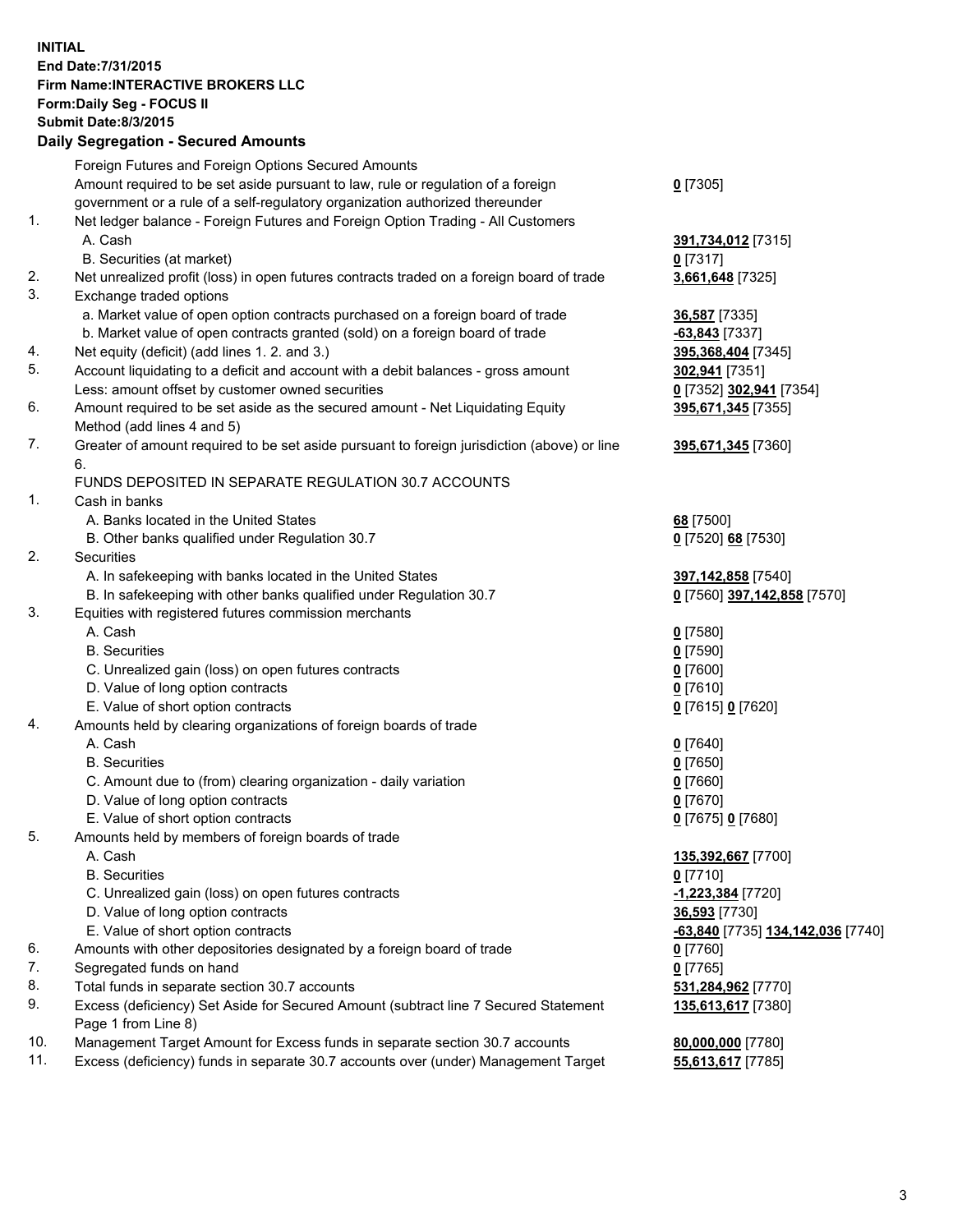**INITIAL End Date:7/31/2015 Firm Name:INTERACTIVE BROKERS LLC Form:Daily Seg - FOCUS II Submit Date:8/3/2015 Daily Segregation - Segregation Statement** SEGREGATION REQUIREMENTS(Section 4d(2) of the CEAct) 1. Net ledger balance A. Cash **2,694,745,972** [7010] B. Securities (at market) **0** [7020] 2. Net unrealized profit (loss) in open futures contracts traded on a contract market **9,452,446** [7030] 3. Exchange traded options A. Add market value of open option contracts purchased on a contract market **82,664,260** [7032] B. Deduct market value of open option contracts granted (sold) on a contract market **-158,648,185** [7033] 4. Net equity (deficit) (add lines 1, 2 and 3) **2,628,214,493** [7040] 5. Accounts liquidating to a deficit and accounts with debit balances - gross amount **124,452** [7045] Less: amount offset by customer securities **0** [7047] **124,452** [7050] 6. Amount required to be segregated (add lines 4 and 5) **2,628,338,945** [7060] FUNDS IN SEGREGATED ACCOUNTS 7. Deposited in segregated funds bank accounts A. Cash **411,453,982** [7070] B. Securities representing investments of customers' funds (at market) **1,382,350,831** [7080] C. Securities held for particular customers or option customers in lieu of cash (at market) **0** [7090] 8. Margins on deposit with derivatives clearing organizations of contract markets A. Cash **15,590,427** [7100] B. Securities representing investments of customers' funds (at market) **131,249,957** [7110] C. Securities held for particular customers or option customers in lieu of cash (at market) **0** [7120] 9. Net settlement from (to) derivatives clearing organizations of contract markets **2,891,135** [7130] 10. Exchange traded options A. Value of open long option contracts **1,306,080** [7132] B. Value of open short option contracts **-3,630,928** [7133] 11. Net equities with other FCMs A. Net liquidating equity **-39,989,068** [7140] B. Securities representing investments of customers' funds (at market) **941,861,877** [7160] C. Securities held for particular customers or option customers in lieu of cash (at market) **0** [7170] 12. Segregated funds on hand **0** [7150] 13. Total amount in segregation (add lines 7 through 12) **2,843,084,293** [7180] 14. Excess (deficiency) funds in segregation (subtract line 6 from line 13) **214,745,348** [7190] 15. Management Target Amount for Excess funds in segregation **155,000,000** [7194]

16. Excess (deficiency) funds in segregation over (under) Management Target Amount Excess

**59,745,348** [7198]